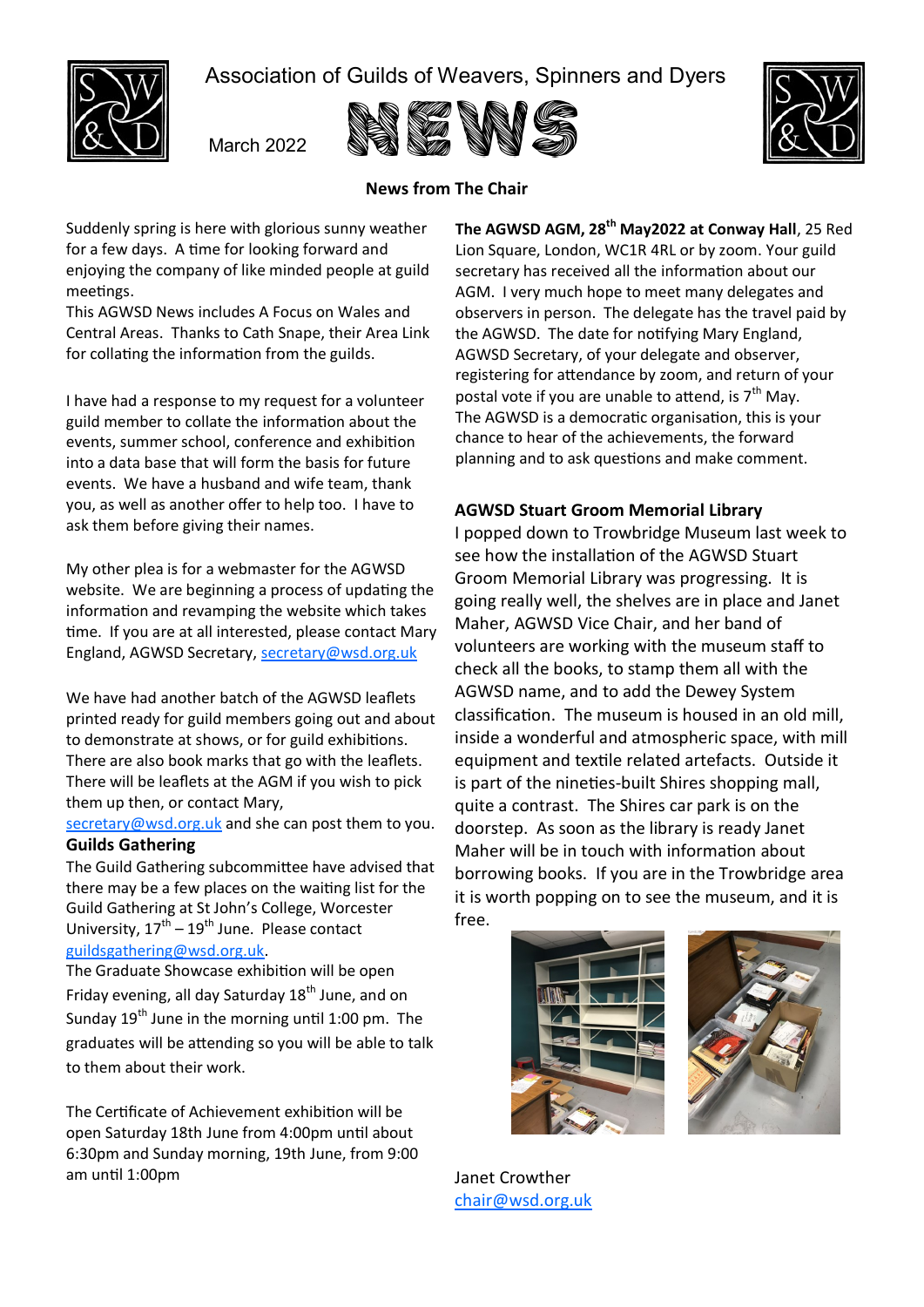## **In Focus…..Wales and Central**

Here at the **Coventry Guild** we too had to think of imaginative ways to stay connected, during this past 18 months. We were all missing seeing each other and what we were each doing, not to mention the lack of opportunity to learn from each other and maintain motivation.

Our monthly 'Keeping in Touch' (KIT) was not so much born as evolved and it provided the forum we sought, which essentially, could be made accessible to all. KIT was distributed by email or paper copies were delivered. It worked by members sending in photos and descriptions of what they were up to and jokes were liberally sprinkled in to raise a smile .... or groan!

Our fantastic innovative and talented members were busy making scrubs for the NHS, long abandoned projects were rediscovered and completed, methods of dyeing were detailed and beautiful garments modelled...... some by understanding husbands! Patterns for masks were circulated through KIT and a detailed series on blanket weaving was an ongoing feature in several month's issues. One member got all her leftovers out and knitted a blanket in squares. Each square was a different pattern from the Knitters Handbook- and she finished the book! A beautiful cosy result. More innovation was shared with unspinnable fleece being used to line hanging baskets- great for water retention and a built in fertilizer to boot!! Well, what we thought would be a couple of months actually concluded with issue 14! When we finally were able to get back together for a meeting we had a show and tell so we could appreciate and congratulate

In August 2020 we decided a Committee Meeting was long overdue. A sunny afternoon in the garden was envisaged with scones and cream to ease along the proceedings. However, the weather caused a change of plan ,and we had to relocate to the garage and share the venue with motorbikes!

Once we were able to meet outdoors we went for it..... we rearranged our venue.... and met up in a field! Balloons and a chalk board marked the way and we spent lovely days spinning and weaving in a sun lit meadow. So idyllic, but we did have some enquiries from passersby as to whether they could come into the car boot sale too!

During lockdown, we did have many enquiries and these have resulted in new members recently joining. Our Web Site has been the main source of information but we have bookings, steadily coming in, for getting out and about to events from Easter onwards and these will help to publicise our craft further. We held our Christmas lunch in January and our February meeting was successful with shared lunches being reinstated. We have a full program arranged for the rest of the year, so lots to look forward to. Coventry may have become famous for the devastation during WW2 but there are still many mediaeval buildings still standing. One such row of buildings, originally built in 1455 and due for demolition was rescued and restored by dedicated trustees and opened to the public in 2007. The Weaver's House, one of the cottages, was known to be the home and workplace of a weaver, so the house has been set as it would have been in 1540, and a replica loom was built on the top floor where the weaver would have worked. Our Guild has been a supporter of this project from the beginning, and on the monthly open days you will find some of our members demonstrating spinning and explaining our craft to fascinated visitors. We are so keen that we also wear mediaeval costumes. The Weaver's House also has a thriving weavers group with weekly meetings on Thursdays.

Best wishes to all the Guilds, as we pick up the threads and weave a New Year.

We count ourselves incredibly lucky in **Gwent Guild** because we have a permanent room in a community farm where we can store all our equipment and which we can use 6 days a week with enough room to accommodate several weavers and many spinners at once. Over the 65 years that we have existed we have accumulated equipment to enable us to practise many different aspects of spinning weaving and dyeing. Our usual meeting days are Tuesdays and Saturdays with a quiet day on a Wednesday for the weavers. When lockdown came and we could no longer meet we all felt bereft. After the initial lockdown we got ourselves organised and began twice weekly zoom meetings. Unfortunately this excluded some members because they were not able to, or didn't want to use zoom. We also kept in touch using What's App and EMails. We had some zoom workshops and announced to members that we would have a post covid exhibition when we could meet again. To this end members were gifted 200gms of fibre to spin in the hope that they would produce something for the exhibition from the fibre.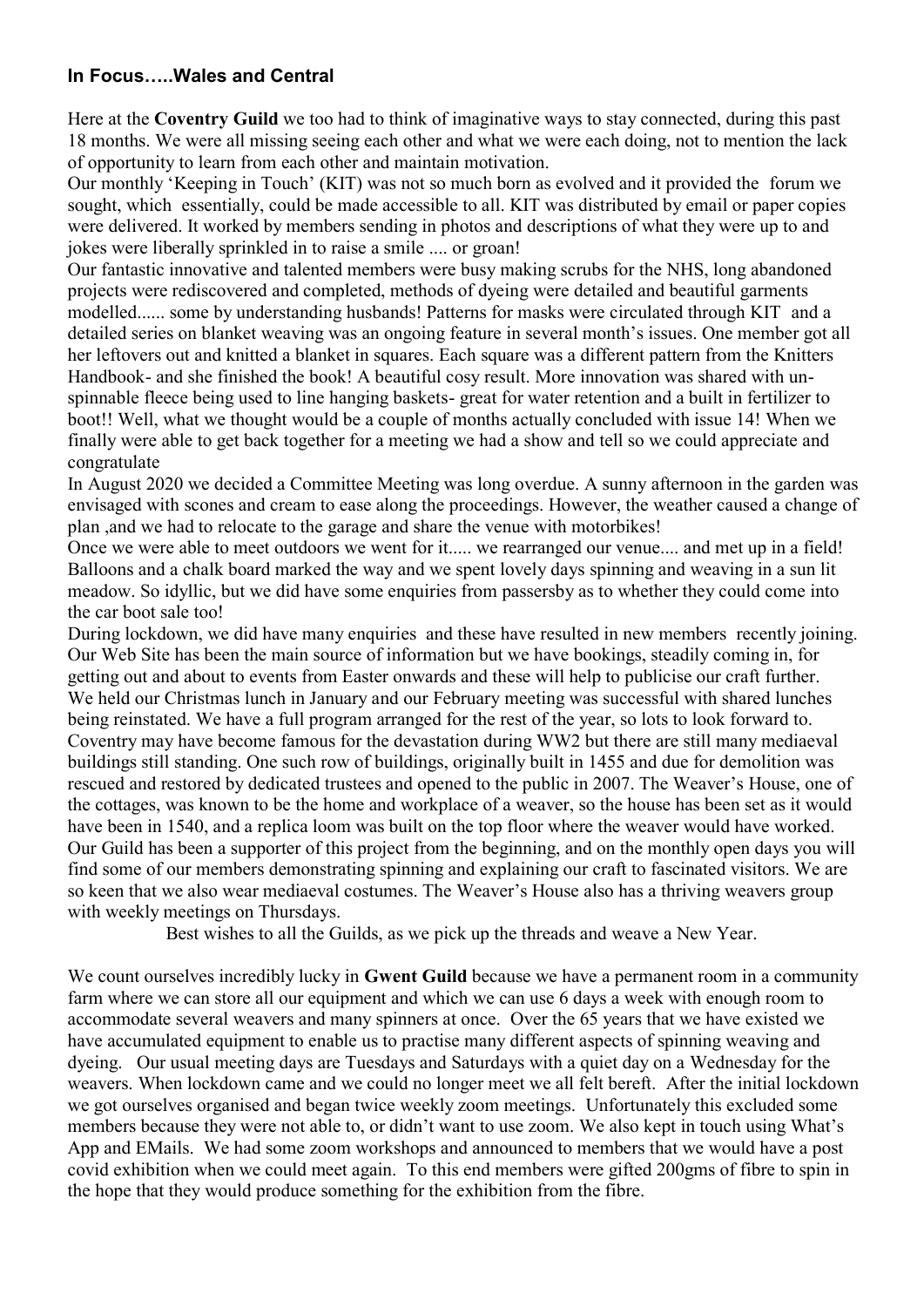# **In Focus…..Wales and Central continued**

The committee aimed to stay connected and encourage members to keep up their skills and to learn new ones. We had a lockdown challenge where four cards were drawn at random and members produced something following the cards, for example; mode – Spinning, technique - crochet, fibre - alpaca, colour monochrome. We were also able to meet outside occasionally in a community garden in the summer when weather allowed. It was wonderful to be surrounded by flowers and plants after being locked down for so long.

Fast forward from March 2020 to October 2021 and we were able to meet again in our room but members were understandably reluctant to meet in person. We were concerned that we would lose a lot of members because we had not seen them for such a long time. Even though we have lost a few members we have had new ones join and now have as many members as we had before Covid.

Our AGM was in November, and we organised a celebration for the guild's 65<sup>th</sup> anniversary and an exhibition of lockdown work. As part of the 65<sup>th</sup> Anniversary we exhibited old photo albums of the guild, showing members from years ago and the events that they went to, to keep alive the skills of weaving, spinning and dyeing. Current members had been busy in the previous 18 months. There was beautiful weaving from our most experienced and our least experienced weavers, for example shawls and scarves. The spinners produced hanks of hand spun yarn, some of which was also dyed, and there were several completed garments, not to forget the felted waistcoats and bags and a large green felted frog. Hopefully the lovely exhibition we were able to hang will encourage members to get in full swing again with the crafts of weaving, spinning and dyeing. We have a full programme of monthly workshops for 2022 let us hope they can all go ahead.

# **Abergele Guild**

During lockdown and periods of high covid infection rates we maintained contact over Zoom, sharing our work as well as enjoying talks and workshops both from members and professional providers. Topics included Drum carding techniques, Natural dye plants and dyeing techniques, Spinning for a purpose and the work of the National Association. On a couple of these occasions we welcomed guests from other guilds.

Our guild retains many long-standing members who are able to support new members in a wide variety of skills:

Jenni Frost, now our programme secretary has in the past held all committee roles. She keeps her own flock of Shetland sheep whose fleeces are processed for yarn as well as blankets, throws and accessories. Jenni is an avid spinner, knitter and weaver; generous in passing on her skills and knowledge to others. Nikki Small, our chair, also runs a busy yarn shop specialising in Indie dyed yarns…made nationally famous by the Llandudno goats photographed cavorting outside the shop. Nikki designs patterns as well as knitting crocheting and felting items, whilst developing her spinning and weaving skills.

Di Bruce, secretary continues to explore her love of intuitive weaving…specifically Saori style cloth for garments on both her Piccolo and RH looms as well as rug making on her two upright Dryad tapestry looms using fibres such as roving, spun fleece, selvedge mill waste, and cotton Tee- shirt yarn for the vegans in her life.

Several members process and dye raw fleeces. Val Hill has gained a wealth of expertise in growing, harvesting and using natural dye plants and regularly delights us with her carefully catalogued photos, samples and talks. She is also generous in supplying seeds and plants for others' gardens.

Sue Willis, also a member of Gwynned guild, deserves a mention for her charming miniature tapestries using her handspun yarn the colours and textures of which are inspired by nature.

Last but not least our new treasurer Catherine Bailey, already a successful fibre artist producing machine embroidered art work, grows and processes her own flax. Catherine is looking forward to honing her spinning and weaving skills for when her antique floor loom has been assembled!

We have now resumed twice monthly face to face meetings and are offering a full and varied programme throughout 2022.

Many of us are also looking forward to a visit to Wonderwool in April.

Photographs depicting some of the above mentioned activities can be viewed on our facebook page and website: [https://abergelewsd.org.](https://abergelewsd.org)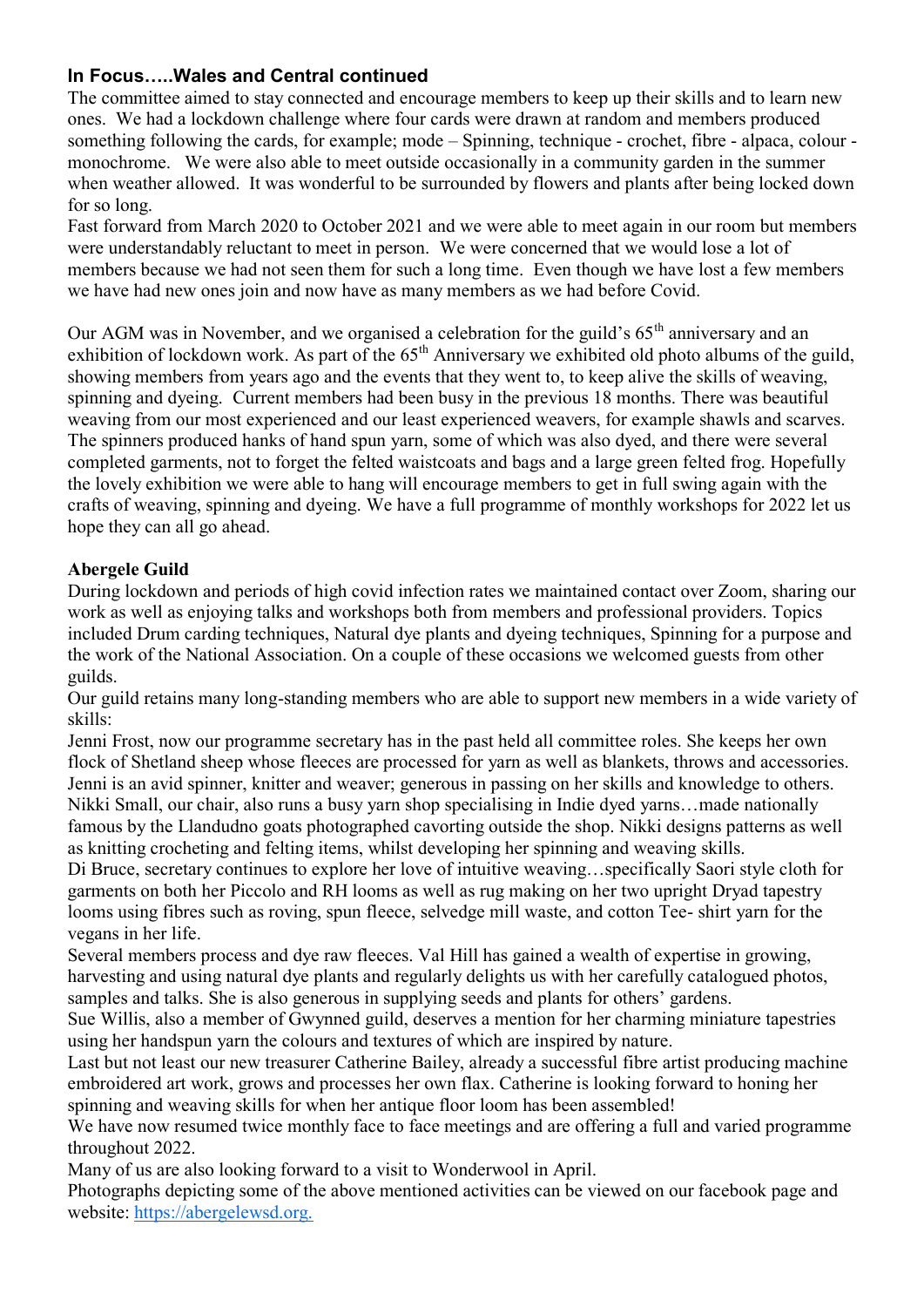## **Area Links**

In 2021 we decided, after long and hard thought, to restructure the concept of Regional Representatives with Area Links. Area Links hold regular zoom meetings with the guilds in their area to share information and to have a chat, please join in when you can. Area links can be contacted if you have any queries. The five Area Links can be contacted; Scotland, Northern Ireland and Others: Ann Johnson [sanio@wsd.org.uk](mailto:sanio@wsd.org.uk) Northern: Ann Martin [north@wsd.org.uk](mailto:north@wsd.org.uk) Wales and Central: Cath Snape [wandc@wsd.org.uk](mailto:wandc@wsd.org.uk) East and South-East: Andrea Easey [eandse@wsd.org.uk](mailto:eandse@wsd.org.uk) South and South-West: Pene Blogg [sansw@wsd.org.uk](mailto:sansw@wsd.org.uk)

To find which area your guild is in, please look on the AGWSD website, [wsd.org.uk](https://wsd.org.uk) under Regions.

## **Journal News**

**Spring 2022; issue 18**; out now and features include;

|                                                                          | Page |
|--------------------------------------------------------------------------|------|
| Anne Lander and the News Sheet of the Guild of Weavers, Spinners & Dyers | 8    |
| Journal Timeline, Hilary Miller & Alison Castle                          | 10   |
| The Versatility of Overshot, Stacey Harvey-Brown                         | 13   |
| Moving with the Times, Peter Collingwood                                 | 18   |
| Interview with Paddy Bakker, Janet Maher                                 | 21   |
| Madder Myths?, Marietta Richardson                                       | 35   |
| Body, Mind and Fibres, Alice van Duijnen                                 | 42   |
| Theo Moorman Trust for Weavers: Report on Grants Made in 2020            | 25   |
| Summer School 2021                                                       | 28   |

Plus: Guild Highlights, Notebook, Association News, Exhibition Reviews, Book Reviews and Diary.

**Issue 282, summer 2022** due out in late May will focus on flax and linen - a fibre attracting a great deal of interest at present.

#### **Journal Twitter and Instagram account manager**

The Journal Editorial Committee is seeking someone to take over the management of the Journal Twitter and Instagram accounts. Katie Weston has filled this role for several years and says:

"This is an extremely rewarding role that brings you in to contact with the very best textile practitioners around the world. It requires a basic working knowledge of social media, and general computer literacy, but the joy of this role is that you can adapt it to suit your own strengths and skills. It's possible to advance schedule most items, so this is definitely a role that can fit in around your life. Use of social media and curating a volunteer account like The Journal is a great skill to acquire, and would certainly be something that would look good on a CV, and gives you great transferable skills to apply to other positions."

Katie has kindly offered to help her successor become familiar with the role.

If you are interested, please contact Hilary Miller at [chair@journalwsd.org.uk](mailto:chair@journalwsd.org.uk)

#### **Notebook and Exhibition Reviews Editors**

Two editorial roles are also available covering the production of the **Notebook** section of the Journal and for **Exhibition Reviews**. For the Notebook role you would need to search out short news items of interest to Journal readers and edit the section.

The Exhibition Reviews editor identifies exhibitions of interest and finds a reviewer or liaises with a potential contributor who has offered to write a review.

Basic computer skills are required for both posts and candidates would initially be co-opted onto the Journal Editorial Committee. Currently the majority of committee meetings are being held online, but face to face meetings are held in central London. Travel expenses are provided.

Support will be available to help those taking up the posts to become familiar with the Journal editorial process. If you would like more information, please contact Hilary Miller at [chair@journawsd.org.uk](mailto:chair@journawsd.org.uk)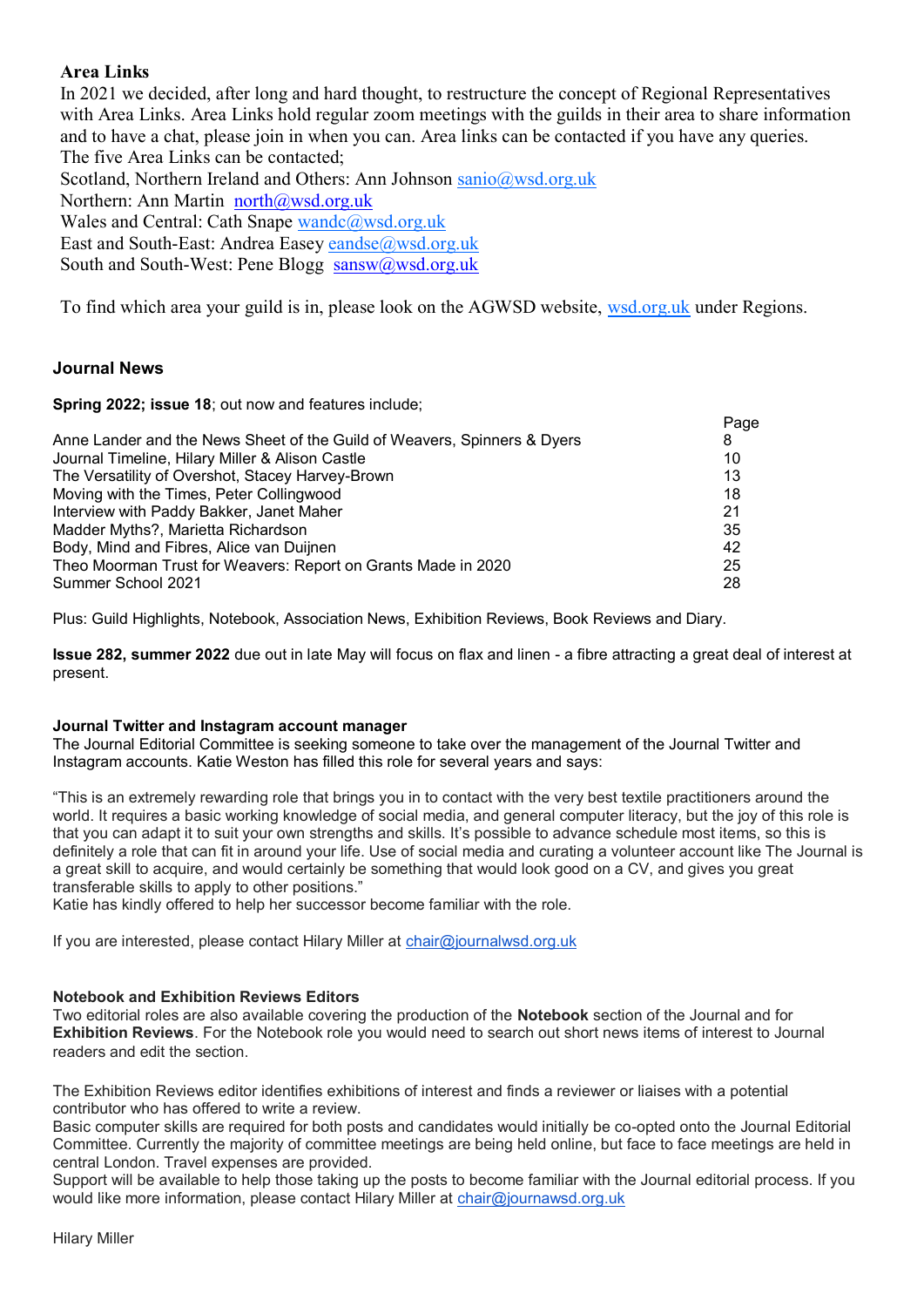The AGWSD National Exhibition,

'Coal, Cotton and Canals' Leigh Spinners Mill 3 September - 18 September 2022

I hope the items you are making for the exhibition are well on their way.

This is a reminder about the Entries for Selection.

The first key date is the 3 June 2022 for the entries for selection, remember to get the entries to your Guild secretaries in good time, together with your entry fee of £5.

Fill in Form A: *Entry to Selected Section.*

Photographs: You can attach two A4 pages with photographs of your work (with multiple images). Good photographs are essential for the selectors so they can see all aspects of the item clearly. Any item that has a selvedge that can be seen such as in a rug, tapestry or scarf should have a photograph that shows all the edges. If necessary show which way up the item is to be displayed.

To enable the work to be anonymous for the selectors, please make sure there is nothing to identify you in the photographs or feelie piece.

Feelie pieces: Attach the feelie piece to form A as well. Please remember that the feelie piece of yarn/cloth is essential to the judging process, make sure it shows off your final piece to its best. The feelie piece of the work attached to the submission form should be "finished / blocked / fulled" in the same way the submitted piece will be.

Guild Secretaries will fill in Form B: *Guild Summary Form to accompany entries for the Selected Section from Guild members. The Guild Secretaries will send all the entries to arrive by 3 June 2022.*

Volunteers are needed to help with all aspects of the exhibition. Please contact Jane White  $exhibition@wsd.org.uk$  even if it is just to help steward.

### **Win the latest Whitchurch Silk Mill limited edition spun silk scarf**

For just £5, you can enter this amazing prize draw to win this stunning spun silk scarf. Designed by our patron Professor Peter Pilgrim and Annette Poulton, trustee. It was woven and finished at the Mill by Olivia Goldsmith, Trainee Weaver Tackler.

All donations will go towards funding a bursary for a Heritage Skills Summer Placement in 2022 and help to preserve living weaving heritage at the Mill.

Your support will enable another young person to experience living weaving heritage at the Mill, help them gain valuable work experience and inspire them with our unique story.

It was warped by Our Senior Weaver whilst training our Weaver Tackler and Trainee to use our Enoch Rushton Warping Mill. Every thread of this scarf has a yarn to tell. It was woven on our Victorian Looms, and is normally priced at £95 for sale in our shop.

We know that this is a popular design, its arrival in the shop was greeted by a chorus of approval. Now, you can help inspire the next generation of warpers, weavers, tacklers and designers at the Mill. To make it even more special, the scarf tag will be signed by the team who wove it, an incredible piece of our heritage to treasure.